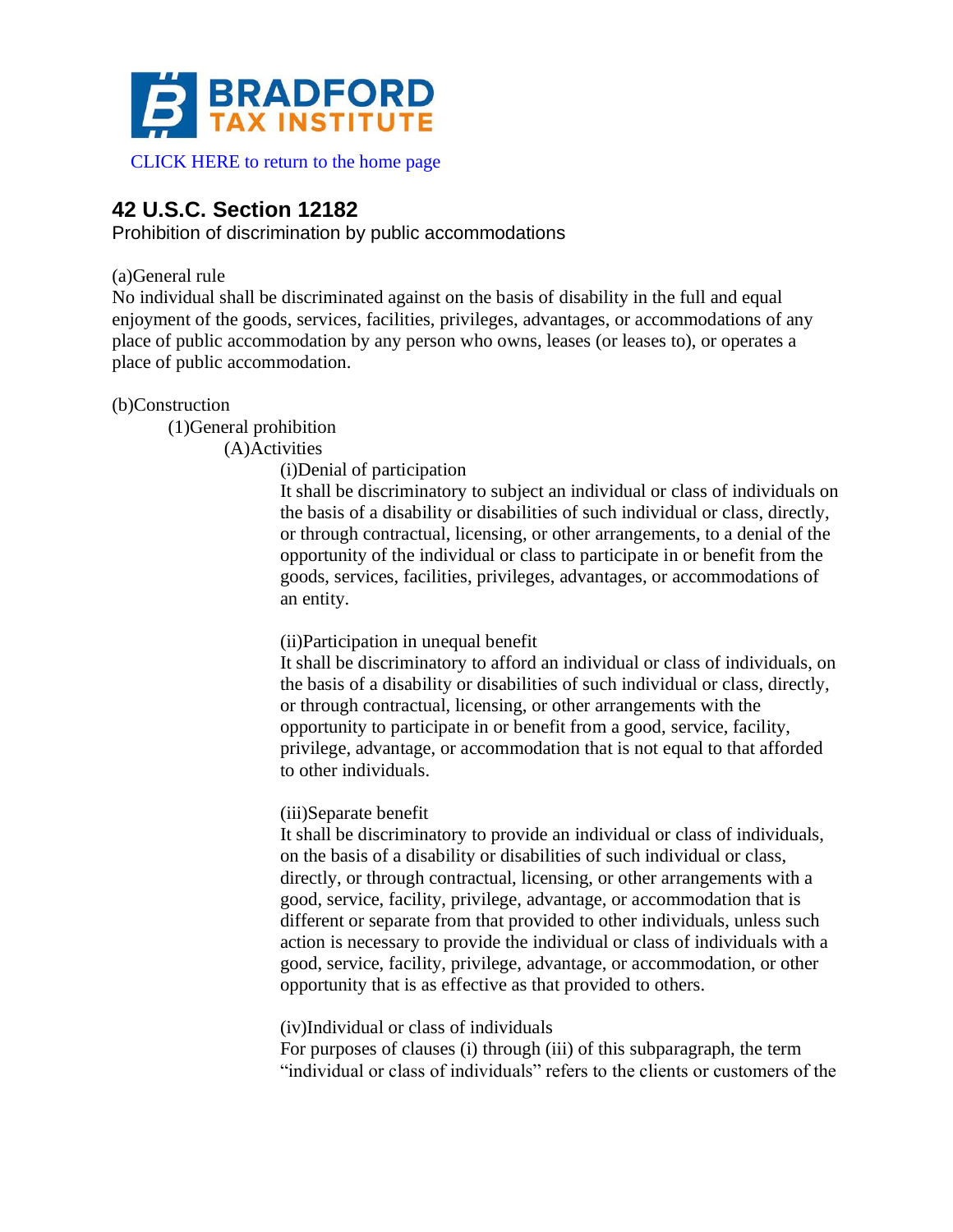covered public accommodation that enters into the contractual, licensing or other arrangement.

#### (B)Integrated settings

Goods, services, facilities, privileges, advantages, and accommodations shall be afforded to an individual with a disability in the most integrated setting appropriate to the needs of the individual.

#### (C)Opportunity to participate

Notwithstanding the existence of separate or different programs or activities provided in accordance with this section, an individual with a disability shall not be denied the opportunity to participate in such programs or activities that are not separate or different.

#### (D)Administrative methods

An individual or entity shall not, directly or through contractual or other arrangements, utilize standards or criteria or methods of administration—

(i)that have the effect of discriminating on the basis of disability; or (ii)that perpetuate the discrimination of others who are subject to common administrative control.

#### (E)Association

It shall be discriminatory to exclude or otherwise deny equal goods, services, facilities, privileges, advantages, accommodations, or other opportunities to an individual or entity because of the known disability of an individual with whom the individual or entity is known to have a relationship or association.

### (2)Specific prohibitions

#### (A)Discrimination

For purposes of subsection (a), discrimination includes—

(i)the imposition or application of eligibility criteria that screen out or tend to screen out an individual with a disability or any class of individuals with disabilities from fully and equally enjoying any goods, services, facilities, privileges, advantages, or accommodations, unless such criteria can be shown to be necessary for the provision of the goods, services, facilities, privileges, advantages, or accommodations being offered; (ii)a failure to make reasonable modifications in policies, practices, or procedures, when such modifications are necessary to afford such goods, services, facilities, privileges, advantages, or accommodations to individuals with disabilities, unless the entity can demonstrate that making such modifications would fundamentally alter the nature of such goods, services, facilities, privileges, advantages, or accommodations; (iii)a failure to take such steps as may be necessary to ensure that no individual with a disability is excluded, denied services, segregated or otherwise treated differently than other individuals because of the absence of auxiliary aids and services, unless the entity can demonstrate that taking such steps would fundamentally alter the nature of the good, service, facility, privilege, advantage, or accommodation being offered or would result in an undue burden;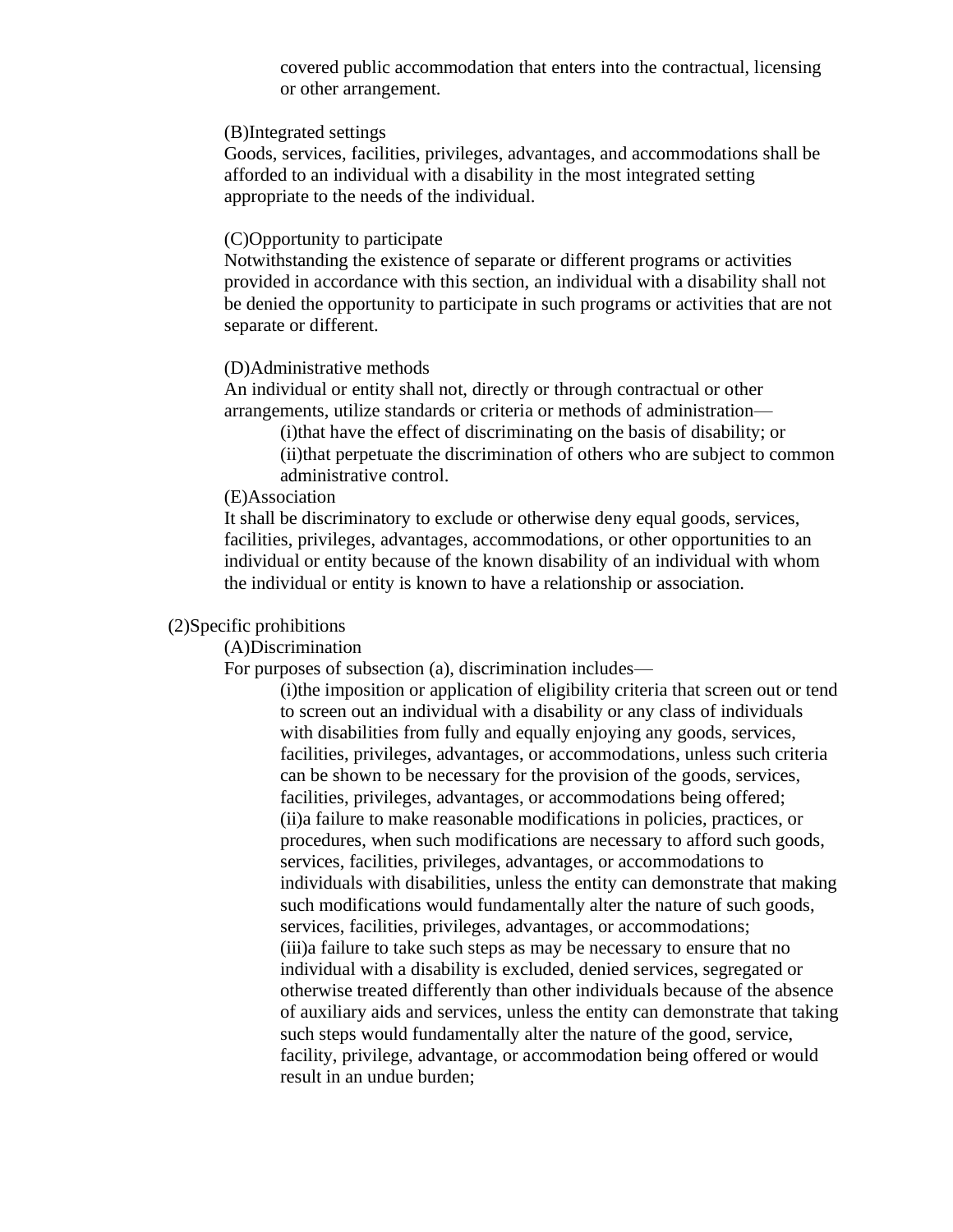(iv)a failure to remove architectural barriers, and communication barriers that are structural in nature, in existing facilities, and transportation barriers in existing vehicles and rail passenger cars used by an establishment for transporting individuals (not including barriers that can only be removed through the retrofitting of vehicles or rail passenger cars by the installation of a hydraulic or other lift), where such removal is readily achievable; and

(v)where an entity can demonstrate that the removal of a barrier under clause (iv) is not readily achievable, a failure to make such goods, services, facilities, privileges, advantages, or accommodations available through alternative methods if such methods are readily achievable.

# (B)Fixed route system

# (i)Accessibility

It shall be considered discrimination for a private entity which operates a fixed route system and which is not subject to section 12184 of this title to purchase or lease a vehicle with a seating capacity in excess of 16 passengers (including the driver) for use on such system, for which a solicitation is made after the 30th day following the effective date of this subparagraph, that is not readily accessible to and usable by individuals with disabilities, including individuals who use wheelchairs.

#### (ii)Equivalent service

If a private entity which operates a fixed route system and which is not subject to section 12184 of this title purchases or leases a vehicle with a seating capacity of 16 passengers or less (including the driver) for use on such system after the effective date of this subparagraph that is not readily accessible to or usable by individuals with disabilities, it shall be considered discrimination for such entity to fail to operate such system so that, when viewed in its entirety, such system ensures a level of service to individuals with disabilities, including individuals who use wheelchairs, equivalent to the level of service provided to individuals without disabilities.

#### (C)Demand responsive system

For purposes of subsection (a), discrimination includes—

(i)a failure of a private entity which operates a demand responsive system and which is not subject to section 12184 of this title to operate such system so that, when viewed in its entirety, such system ensures a level of service to individuals with disabilities, including individuals who use wheelchairs, equivalent to the level of service provided to individuals without disabilities; and

(ii)the purchase or lease by such entity for use on such system of a vehicle with a seating capacity in excess of 16 passengers (including the driver), for which solicitations are made after the 30th day following the effective date of this subparagraph, that is not readily accessible to and usable by individuals with disabilities (including individuals who use wheelchairs) unless such entity can demonstrate that such system, when viewed in its entirety, provides a level of service to individuals with disabilities equivalent to that provided to individuals without disabilities.